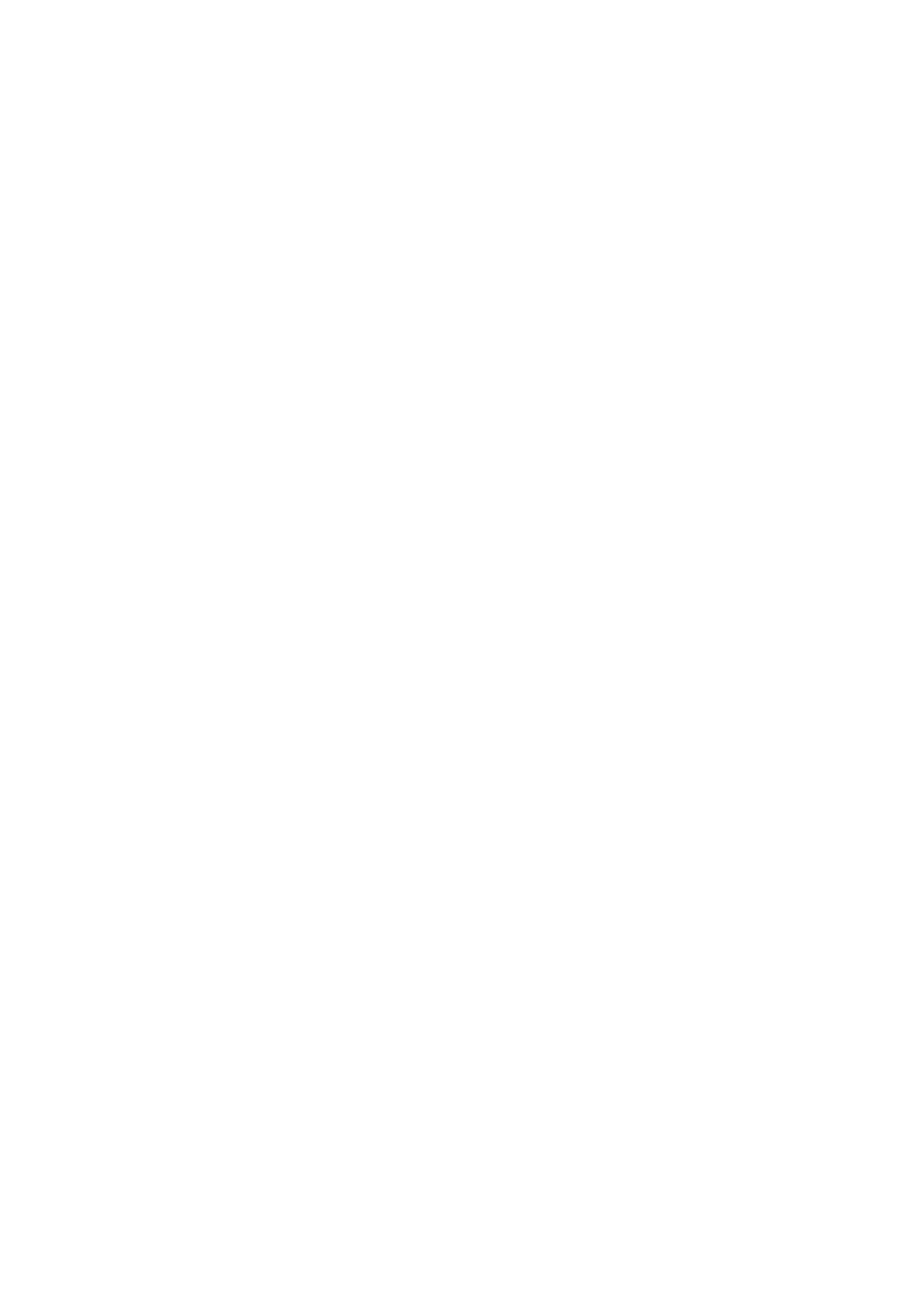### **Table of contents**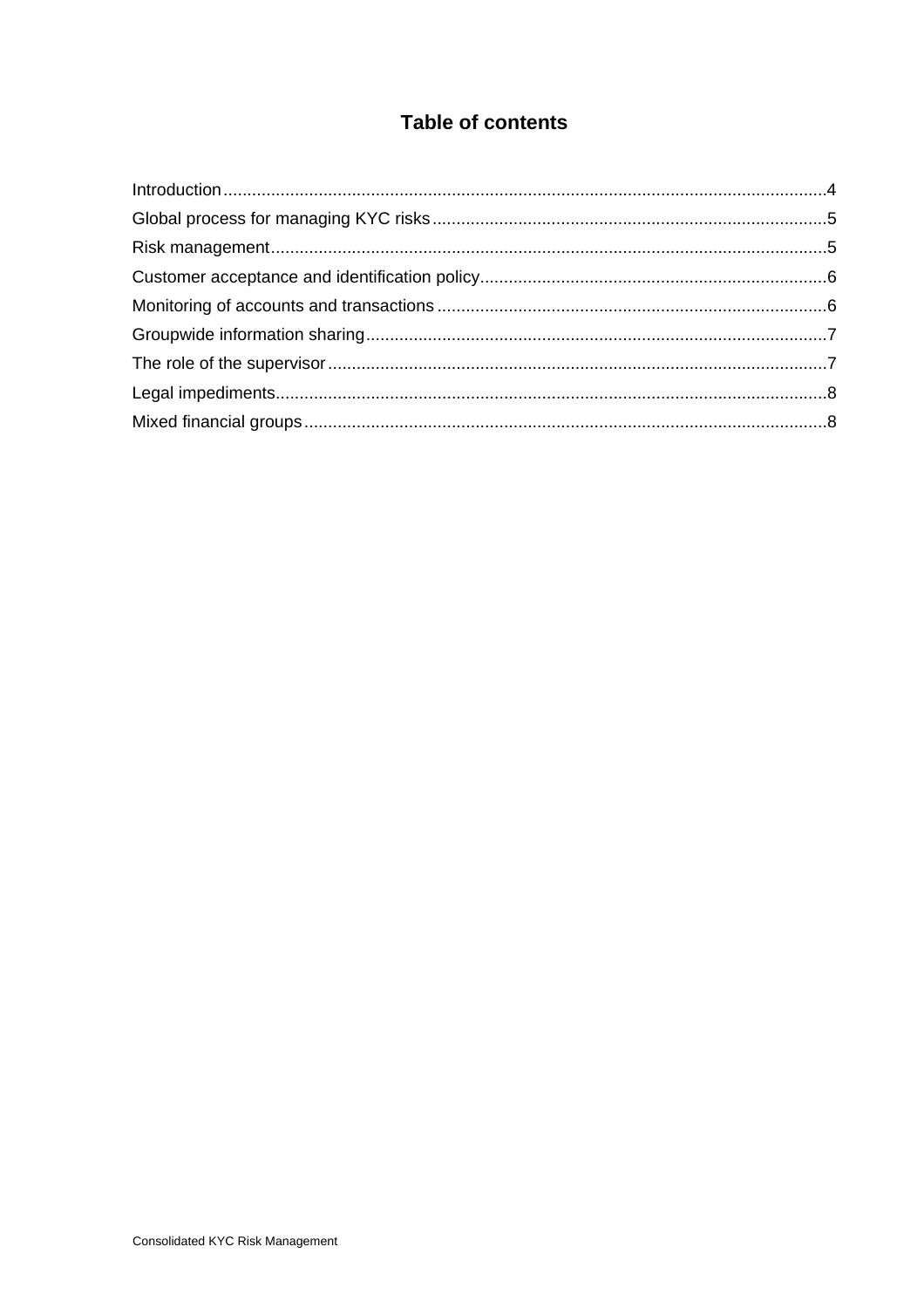### **Consolidated KYC Risk Management**

#### **Introduction**

1. The adoption of effective know-your-customer (KYC) standards is an essential part of banks' risk management practices. Banks with inadequate KYC risk management programmes may be subject to significant risks, especially legal and reputational risk. Sound KYC policies and procedures not only contribute to a bank's overall safety and soundness, they also protect the integrity of the banking system by reducing the likelihood of banks becoming vehicles for money laundering, terrorist financing and other unlawful activities. Recent initiatives to reinforce actions against terrorism in particular have underlined the importance of banks' ability to monitor their customers wherever they conduct business.

2. In October 2001, the Basel Committee on Banking Supervision (BCBS) issued *Customer due diligence for banks*, <sup>1</sup> subsequently reinforced by a *General Guide to account opening and customer identification* (CDD) in February 2003. The CDD paper outlines four essential elements necessary for a sound KYC programme. These elements are: (i) customer acceptance policy; (ii) customer identification; (iii) on-going monitoring of higher risk accounts; and (iv) risk management. The principles laid down have been accepted and widely adopted by jurisdictions throughout the world as a benchmark for commercial banks and a good practice guideline for other categories of financial institution.

3. A key challenge in implementing sound KYC policies and procedures is how to put in place an effective groupwide approach. The legal and reputational risks identified in paragraph 1 are global in nature. As such, it is essential that each group develop a global risk management programme supported by policies that incorporate groupwide KYC standards. Policies and procedures at the branch- or subsidiary-level must be consistent with and supportive of the group KYC standards even where for local or business reasons such policies and procedures are not identical to the group's. $2$ 

4. Consolidated KYC Risk Management means an established centralised process for coordinating and promulgating policies and procedures on a groupwide basis, as well as robust arrangements for the sharing of information within the group. Policies and procedures should be designed not merely to comply strictly with all relevant laws and regulations, but more broadly to identify, monitor and mitigate reputational, operational, legal and concentration risks. Similar to the approach to consolidated credit, market and operational risk, effective control of consolidated KYC risk requires banks to coordinate their risk management activities on a groupwide basis across the head office and all branches and subsidiaries.

5. The BCBS recognises that implementing effective KYC procedures on a groupwide basis is more challenging than many other risk management processes because KYC involves in most cases the liabilities rather than the assets side of the balance sheet, as well as balances that are carried as off-balance sheet items. For reasons of customer privacy, some jurisdictions continue to restrict banks' ability to transmit names and balances as

<sup>1</sup> Basel Committee on Banking Supervision, October 2001

<sup>2</sup> The term "group" is used in this paper to refer to an organisation's one or more banks, and the branches and subsidiaries of those banks. The term "head office" is used in this paper to refer also to the parent bank or to the unit in which KYC risk management is performed on a business line basis.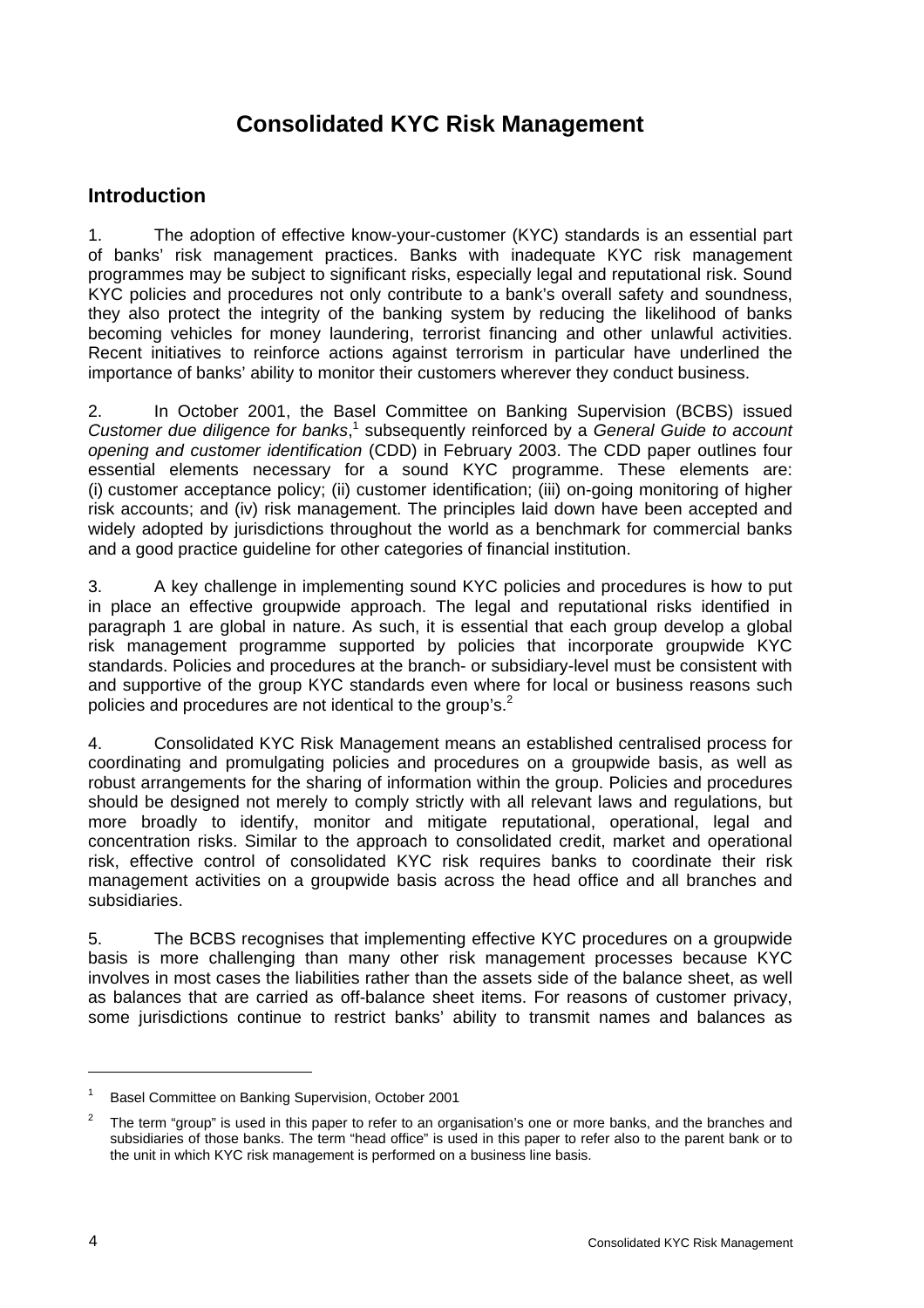regards customer liabilities whereas there are now very few countries maintaining similar barriers on the assets side of the balance sheet. It is essential, in conducting effective monitoring on a groupwide basis, that banks be free to pass information about their liabilities or assets under management, subject to adequate legal protection, back to their head offices or parent bank. This applies in the case of both branches and subsidiaries. The conditions under which this might be achieved are set out in paragraphs [20 to 23].

6. Jurisdictions should facilitate consolidated KYC risk management by providing an appropriate legal framework which allows the cross-border sharing of information. Legal restrictions that impede effective consolidated KYC risk management processes should be removed.

#### **Global process for managing KYC risks**

7. The four essential elements of a sound KYC programme should be incorporated into a bank's risk management and control procedures to ensure that all aspects of KYC risk are identified and can be appropriately mitigated. Hence, a bank should aim to apply the same risk management, customer acceptance policy, procedures for customer identification, and process for monitoring its accounts throughout its branches and subsidiaries around the world. Every effort should be made to ensure that the group's ability to obtain and review information in accordance with its global KYC standards is not impaired as a result of modifications to local policies or procedures necessitated by local legal requirements In this regard banks should have robust information sharing between the head office and all branches and subsidiaries. Where the minimum KYC requirements of the home and host countries differ, offices in host jurisdictions should apply the higher standard of the two, subject to the direction given in CDD paragraph 66.

#### **Risk management**

8. Groupwide KYC risk management programmes should include proper management oversight, systems and controls, segregation of duties, training and other related policies (CDD paragraph 55). The risk management programme should be implemented on a global basis. Explicit responsibility should be allocated within the bank for ensuring that the bank's policies and procedures for the risk management programme are managed effectively and are in accordance with the bank's global standards for customer identification, ongoing monitoring of accounts and transactions and the sharing of relevant information.

9. Banks' compliance and internal audit staffs, or external auditors, should evaluate adherence to all aspects of their group's standards for KYC, including the effectiveness of centralised KYC functions and the requirements for sharing information with other group members and responding to queries from head office. Internationally active banking groups need both an internal audit and a global compliance function since these are the principal and in some circumstances the only mechanisms for monitoring the application of the bank's global KYC standards and supporting policies and procedures, including the effectiveness of the procedures for sharing information within the group.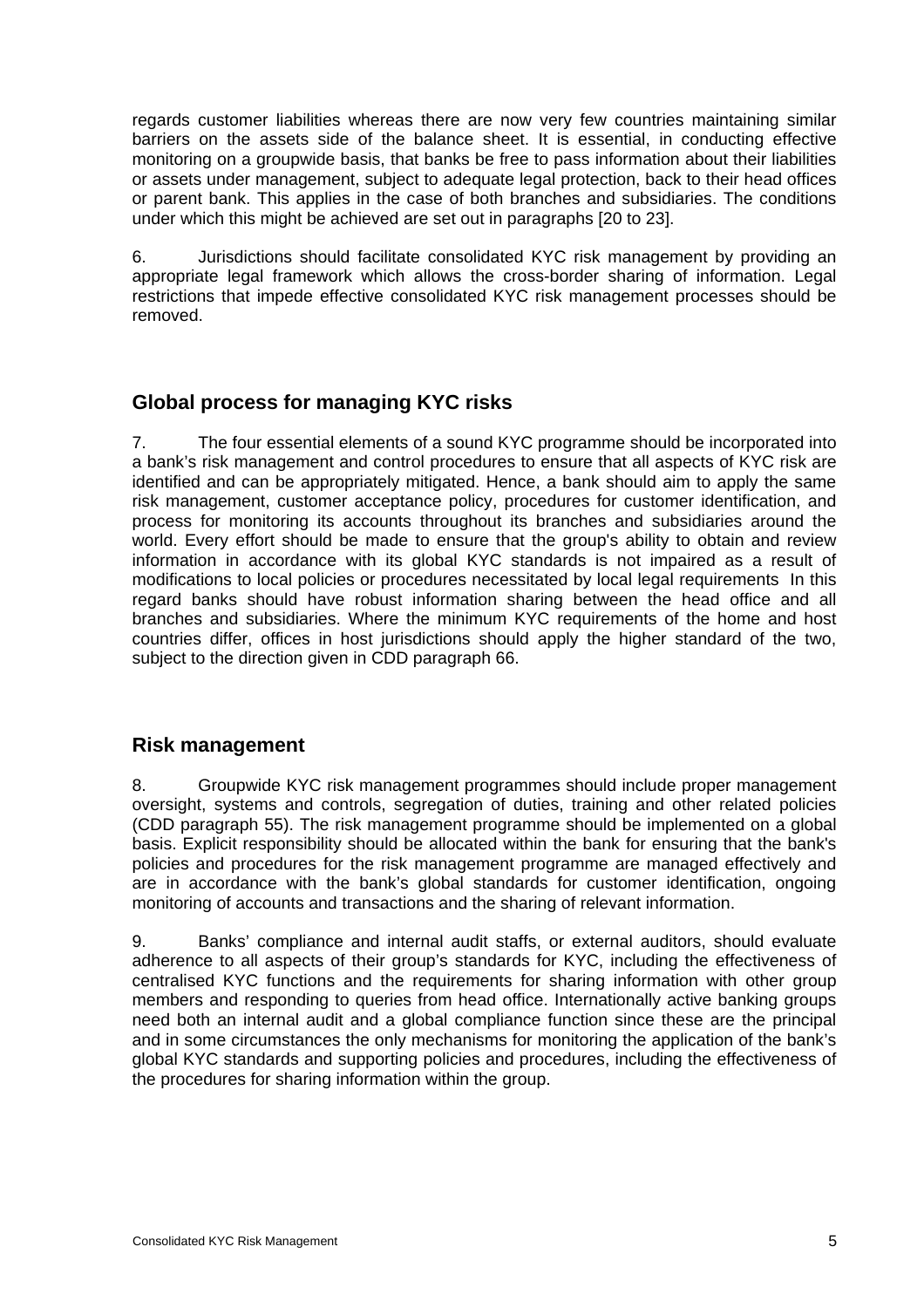#### **Customer acceptance and identification policy**

10. A bank should develop clear customer acceptance policies and procedures that include guidance on the types of customers that are likely to pose a higher than average risk to the bank (CDD paragraph 20), including managerial review of such prospective customers where appropriate.

11. Similarly, a bank should establish a risk-based systematic procedure for verifying the identity of new customers (CDD paragraph 22). It should develop standards on what records are to be obtained and retained for customer identification on a global basis, including enhanced due diligence requirements for higher risk customers.

12. A bank should obtain appropriate identification information and maintain such information in a readily retrievable format so as to adequately identify its customers,<sup>3</sup> as well as fulfil any local reporting requirements. Relevant information should be accessible for purposes of information sharing among the banking group's head office, branches and subsidiaries. Each office of the banking group should be in a position to comply with minimum identification and accessibility standards applied by the head office.

13. These customer acceptance, customer identification and record keeping standards should be implemented with consistent policies and procedures throughout the organisation, with adjustment as necessary to address variances in risk according to specific business line or geographic areas of operation. Moreover, it is recognised that different approaches to information collection and retention may be necessary across jurisdictions to conform with local regulatory requirements or relative risk factors.

#### **Monitoring of accounts and transactions**

14. An essential element for addressing higher risks is the coordinated approach to the monitoring of customer account activity on a groupwide basis, regardless of whether the accounts are held on- or off-balance sheet, as assets under management, or on a fiduciary basis (CDD paragraph 16). Banks should have standards for monitoring account activity for potentially suspicious transactions that are implemented by supporting policies and procedures throughout its branches and subsidiaries worldwide. They should be risk-based and emphasise the need to monitor material intra- and inter-country account activity.

15. Each office should maintain and monitor information on its accounts and transactions. This local monitoring should be complemented by a robust process of information sharing between the head office and its branches and subsidiaries regarding accounts and activity that may represent heightened risk.

16. In recent years, many banks have begun centralising certain processing systems and databases for internal risk management or efficiency purposes. In these circumstances, banks should complement local monitoring with transactions monitoring at the centralised site. This approach provides banks with the opportunity to monitor for patterns of suspicious activity that cannot be observed from the local site.

<sup>3</sup> See customer identification requirements in the *General Guide to Account Opening and Customer Identification*, an attachment to the Basel Committee's *Customer due diligence for banks* (October 2001) paper.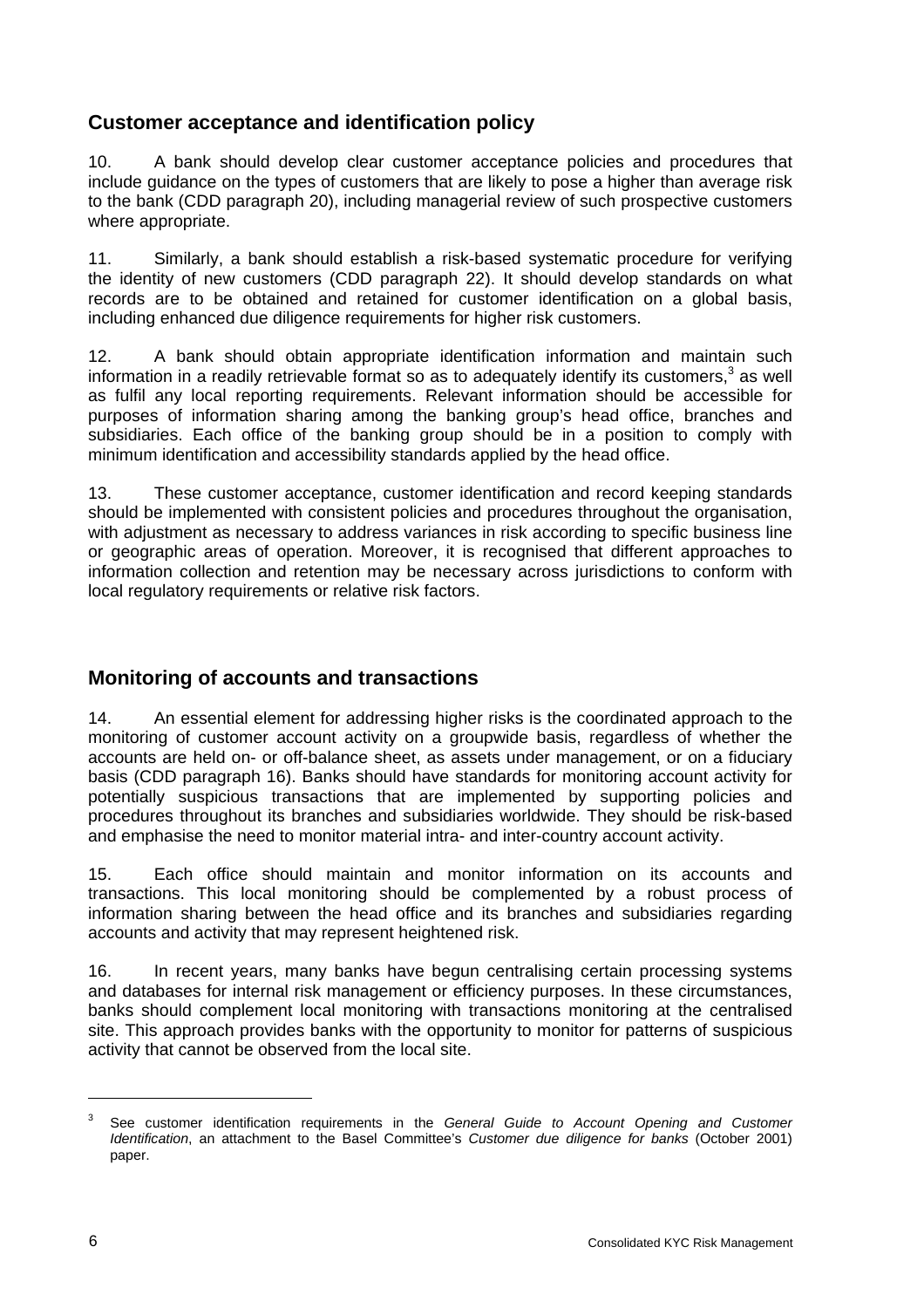#### **Groupwide information sharing**

17. Banks should centralise the responsibility for coordinating groupwide information sharing. Subsidiaries and branches should be required to proactively provide information concerning higher risk customers and activities relevant to the global management of reputational and legal risks to, and respond to requests for account information from the head office or parent bank in a timely manner. The bank's policies and procedures should include a description of the process to be followed for investigating and reporting potentially suspicious activity.

18. The bank's centralised KYC function should evaluate the potential risk posed by activity reported by its branches and subsidiaries and where appropriate assess its worldwide exposure to a given customer. The bank should have policies and procedures for ascertaining whether other branches or subsidiaries hold accounts for the same party and assessing the group-wide reputational, legal, concentration and operational risks. The bank should also have procedures governing global account relationships that are deemed potentially suspicious, detailing escalation procedures and guidance on restricting activities, including the closing of accounts as appropriate.

19. In addition, banks and their local offices should be responsive to requests from their respective law enforcement authorities for information about account holders that is needed in the authorities' effort to combat money laundering and the financing of terrorism. Head office should be able to require all offices to search their files against a list of individuals or organisations suspected of aiding and abetting terrorist financing or money laundering, and report matches.

#### **The role of the supervisor**

20. Supervisors should verify that appropriate internal controls for KYC are in place and that banks are in compliance with supervisory and regulatory guidance. The supervisory process should include not only a review of policies and procedures but also a review of customer files and the sampling of accounts (CDD paragraph 61).

21. In a cross-border context, home country supervisors<sup>4</sup> should face no impediments in verifying a branch or subsidiary's compliance with groupwide KYC policies and procedures during on-site inspections. This may well require a review of customer files and a sampling of accounts. Home country supervisors should have access to information on sampled individual customer accounts to the extent necessary to enable a proper evaluation of the application of KYC standards and an assessment of risk management practices, and should not be impeded by local bank secrecy laws. In the case of branches or subsidiaries of international banking groups, the host country supervisor retains responsibility for the supervision of compliance with local KYC regulations (which would include an evaluation of the appropriateness of the procedures).

22. The role of audit is particularly important in the evaluation of adherence to KYC standards on a consolidated basis and home country supervisors should ensure that appropriate frequency, resources and procedures are established in this regard and that they

 $\overline{a}$ 

In those countries where the examination process is undertaken by external auditors, this exemption should also apply to the competent auditors.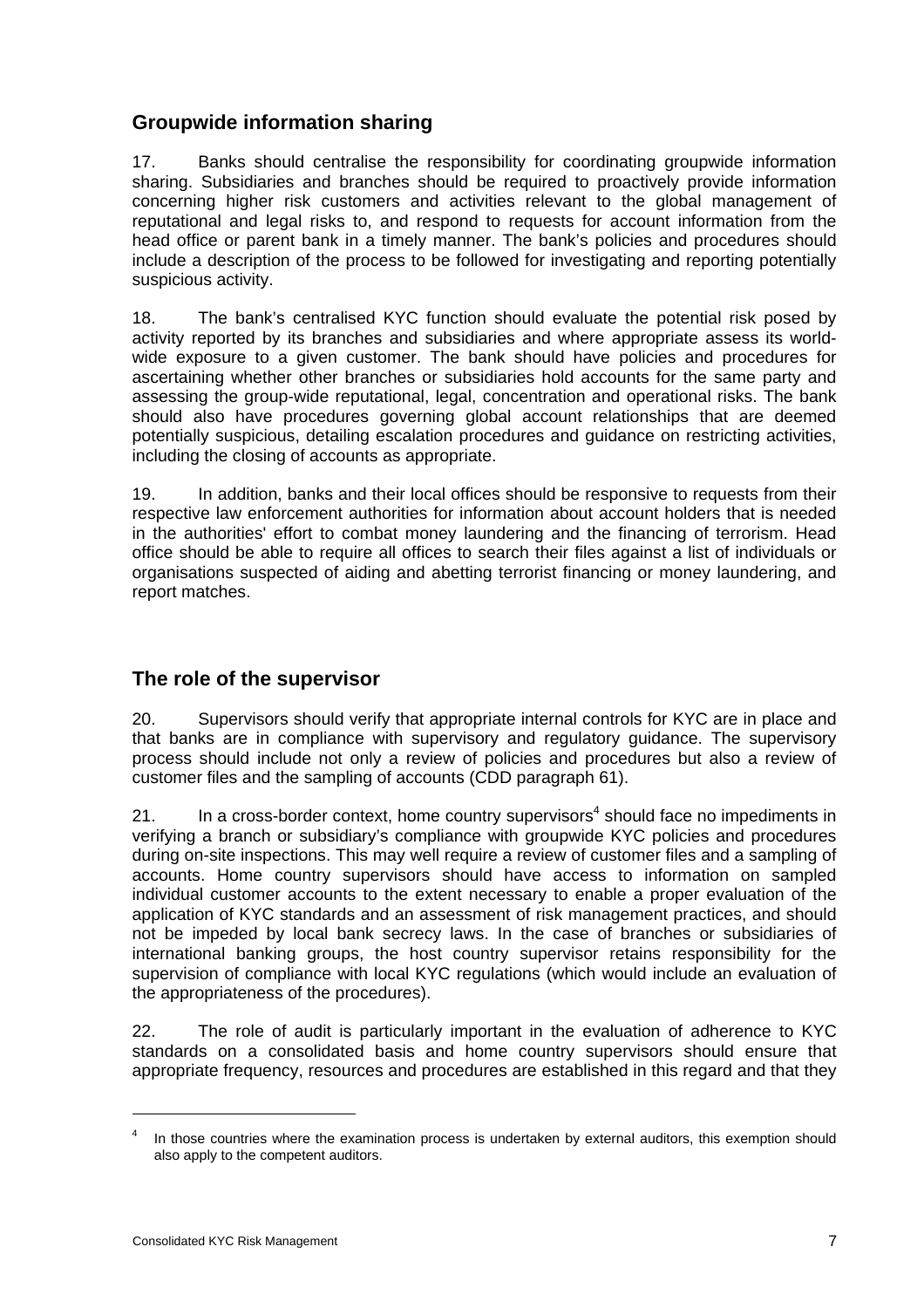have full access to any relevant reports and working papers prepared through the audit process.

23. Safeguards are needed to ensure that information regarding individual accounts has the same confidentiality threshold afforded other information obtained through the supervisory process. A statement of mutual cooperation to facilitate information sharing between the two supervisors may well be helpful in this regard (CDD paragraph 68).

#### **Legal impediments**

24. Although gateways are in place in most jurisdictions to enable banks to share information with their head offices for risk management purposes, some countries have rigorous bank secrecy or data protection laws that prevent, or can be interpreted as preventing, the transfer of such information. In such circumstances, banks' overseas offices may be inclined to take a cautious stance regarding the transfer of customer information to their head offices which may conflict with the consolidated KYC objective.

25. It is essential that all jurisdictions that host foreign banks provide an appropriate legal framework which allows information for KYC risk management purposes to be passed to the head office/parent bank and home country supervisors. Similarly, there should be no impediments to onsite visits by head office auditors, risk managers, compliance officers or home country supervisors, nor any restrictions on their ability to access all the local office's records, including customers' names and balances. This access should be the same for both branches and subsidiaries. If impediments to information sharing prove to be insurmountable, and there are no satisfactory alternative arrangements, the home supervisor should make it clear to the host that the bank may decide for itself, or be required by its home supervisor, to close down the operation in question (CDD paragraph 69).

26. Where banks' head office staff are granted access to information on local customers, there should be no restrictions on them reporting such information back to head office. Such information should be subject to applicable privacy and privilege laws in the home country.

27. Subject to the conditions set out above, the BCBS believes that there is no justifiable reason why local legislation should impede the passage of customer information from a bank branch or subsidiary to its head office or parent bank for risk management purposes. If the law restricts disclosure of information to "third parties" it is essential that the head office or parent bank is clearly excluded from the definition of a third party. Jurisdictions that have legislation that impedes, or can be interpreted as impeding, such informationsharing are urged to remove any such restrictions and to provide specific gateways.

#### **Mixed financial groups**

28. Many banking groups now engage in securities and insurance businesses. Customer due diligence by mixed financial groups poses issues that may not be present for a pure banking group. Mixed groups should have systems and processes in place to monitor and share information on the identity of customers and account activity of the entire group, and to be alert to customers that use their services in different sectors. A customer relationship issue that arises in one part of a group would affect the reputational risk of the whole group.